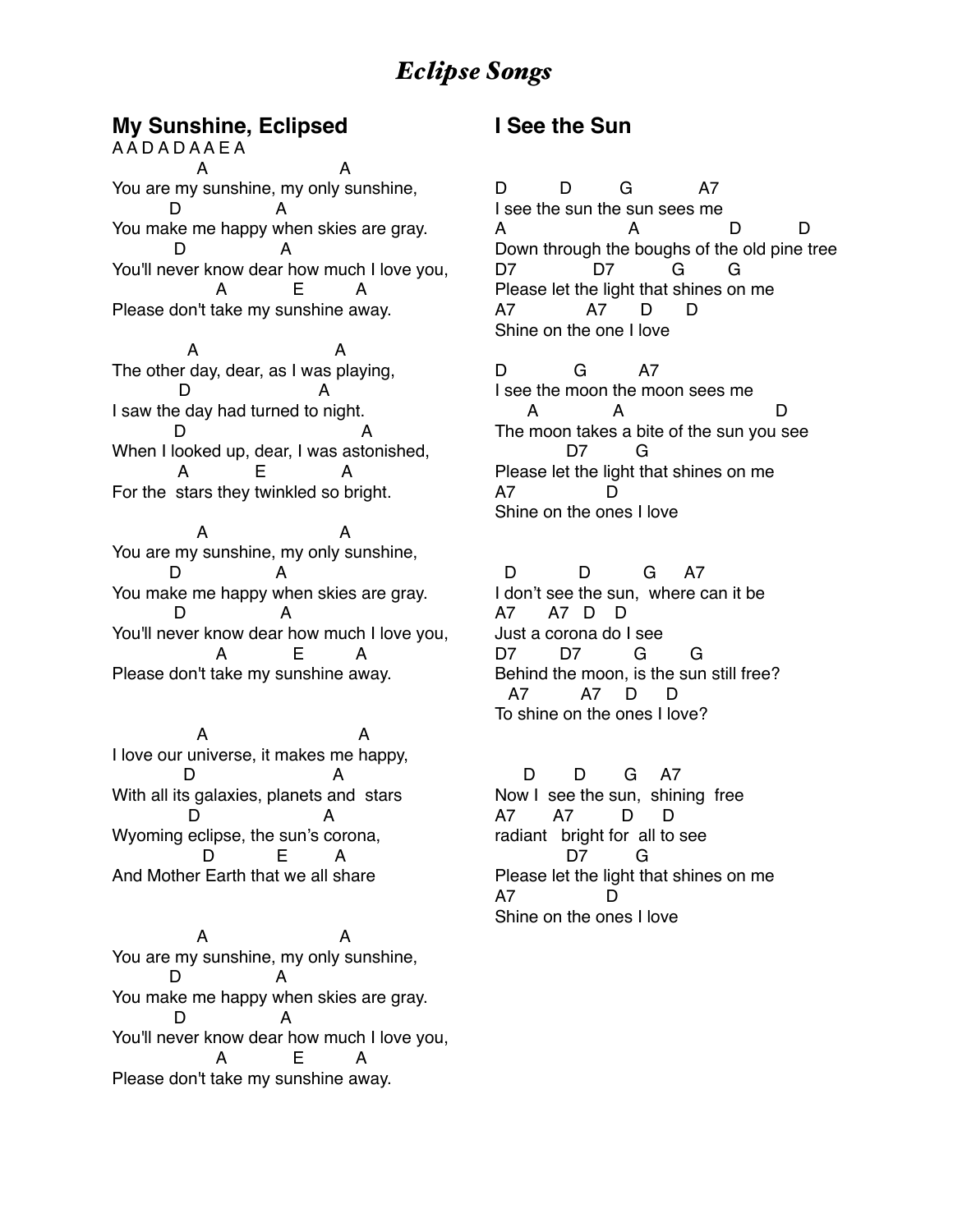#### **Oh What A Beautiful Evening**

 A E A A There's a bright golden haze on the meadow A E A A There's a bright golden haze on the meadow A A A D The spruce are as high as a grizzley bear's eye E E E7 And it looks like they're climbin' clear up to the sky!

**Chorus** A A D D Oh, what a beautiful morning A A E E Oh, what a beautiful day! A A D D I've got a beautiful feelin', A E7 A A Everything's goin' my way!

 A E A A Now the full moon is blocking the sunlight A E A A The full moon is blocking the sunlight A A A D The sky is so dark that we now see the stars E E E7 The corona's so pretty, let's sing a few more bars

Chorus A A D D Oh, what a beautiful evenin'! A A E E Right in the middle of the day! A A D D I've got a beautiful feelin', A E7 A A Everything's goin' my way!

 A E A A Oh the sun shines again in the heavens A E A A The sun shines again in the heavens A A A D The sun's on my face and it makes my heart bright E E E E7 I feel my joy warming and know all is right

Chorus A A D D Oh, what a beautiful daytime! A A E E Oh, what a beautiful day! A A D D I've got a beautiful feelin', A E7 A A Sunlight is shining my way!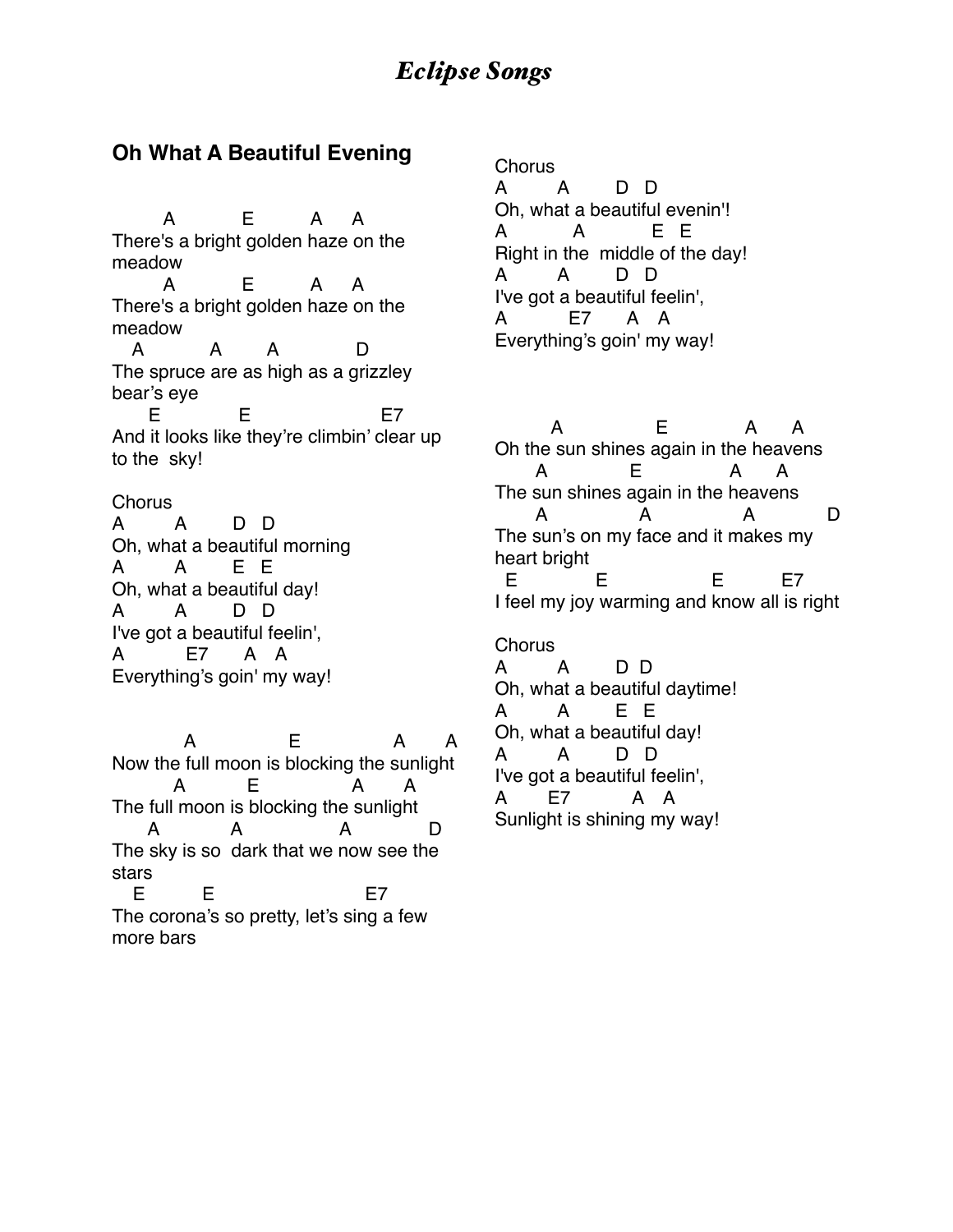#### **Mr Sun, Mr. Moon Eclipsed**

 C D7 Oh Mr. Sun, Sun, Mr. Golden Sun G7 C Please shine down on me C D7 Oh Mr. Sun, Sun, Mr. Golden Sun G7 Hiding behind the moon

 C G We've come a long way to look at you C G To see your corona, and study it, too C D7 Oh Mr. Sun, Sun, Mr. Golden Sun G7 C Please shine down on me

C<sub>D7</sub> Oh Mrs. Moon, Moon Bright and Silver Moon G C Please shine down on me C<sub>D7</sub> D7 Oh Mrs. Moon, Moon Bright and Silver Moon G7 Blocking the sun from me C G The crickets are chirpin' the deer lie down C G the full eclipse it shades the ground C<sub>D7</sub> Oh Mr. Sun, Sun, Mr. Golden Sun G7 C Ain't no light on me.

C<sub>D7</sub> Oh Mrs. Moon, Moon, Bright and Silver Moon G7 C In totality C<sub>D7</sub> Oh Mr. Sun, Sun, Mr. Golden Sun G7 Show your diamond Ring

 C D7 Oh Mr. Sun, Sun, Mr. Golden Sun G7 Please shine down on G7 Won't ya shine down on G7 C Please shine down on me.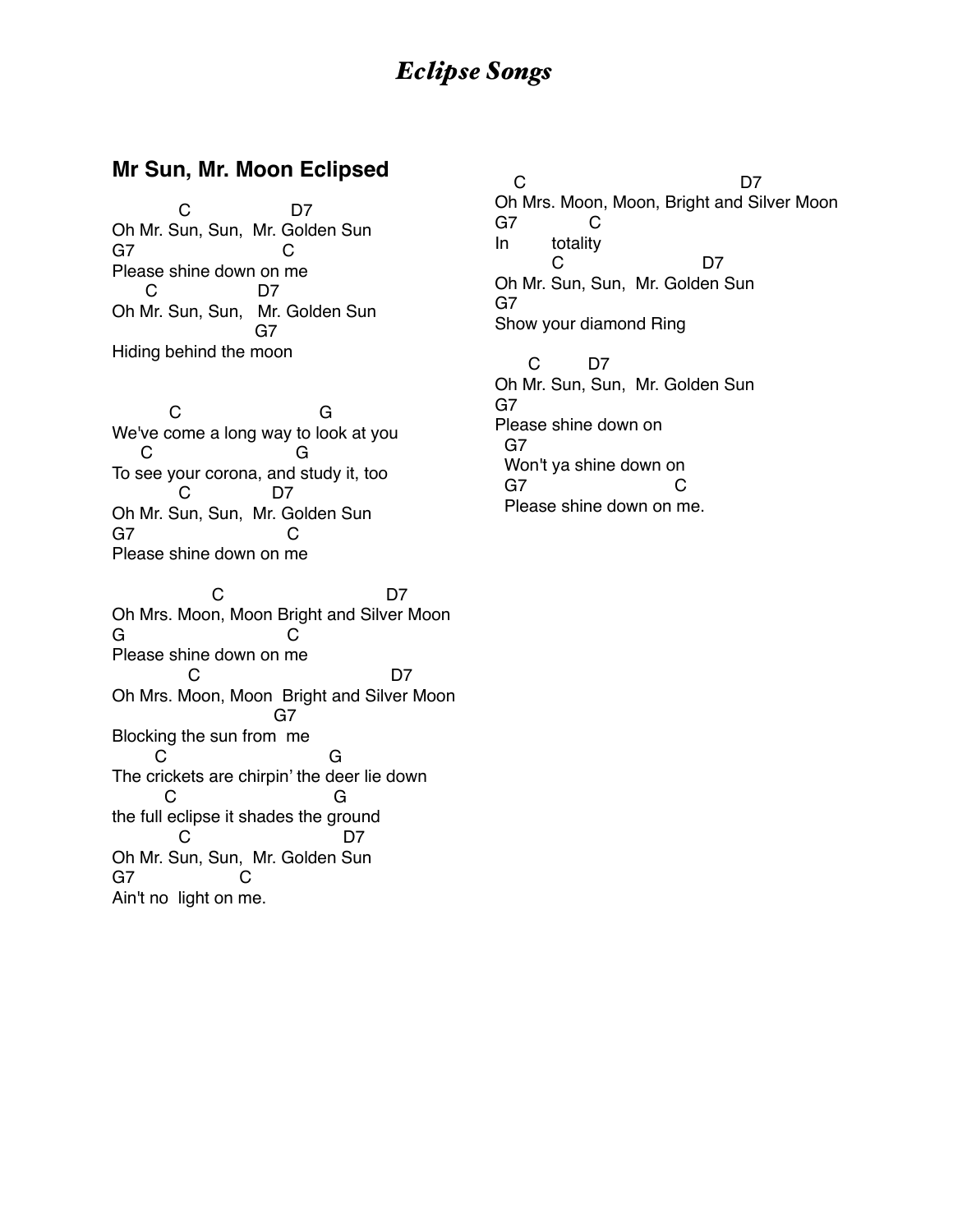#### **Twinkle Twinkle Eclipsed Star**

C C F C Twinkle twinkle little star F C G C How I wonder what you are C F C G Up above the world so high C F C G Like a diamond in the sky C C F C Twinkle twinkle little star F C G C How I wonder what you are.

C C F C Bang and boom exploding star F C G C Hurling matter from afar C F C G Fusing atoms in your core C F C G Carbon, iron, many more C C F C Twinkle twinkle little star F C G C Now I know just what you are.

C C F C Twinkle twinkle nearest star F C G C Behind the moon now you're dark C F C G Up above the world so high C F C G Corona glowing up in the sky C C F C Twinkle twinkle nearest star F C G C For this eclipse we've come so far.

C C F C Twinkle twinkle eclipsed star F C G C Now we sing of what you are C F C G Up above the world so high C F C G A diamond ring up in the sky C C F C Twinkle twinkle, eclipsed star F C G C Now we know just what you are.